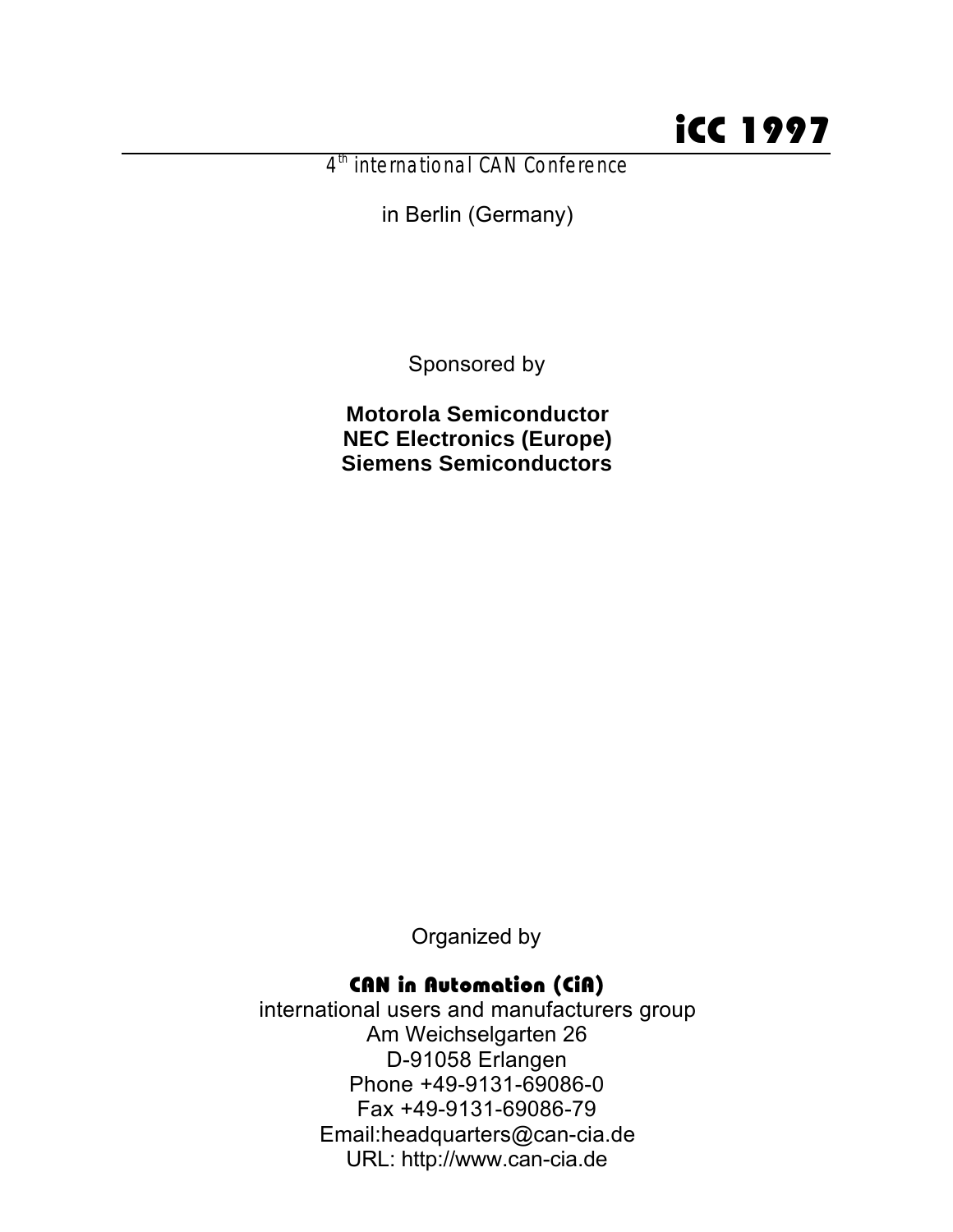Jürgen Klüser, Vector Informatik GmbH

## Project Planning and Device Configuration in CANopen **Networks**

**In project planning for larger distributed systems there are a number of tasks that are time consuming, unclear and susceptible to errors. For CANopen systems and other networked facilities, these tasks include:**

- **Analysis and structuring of all automation tasks, development of functional groups**
- **Selection of the required network devices**
- **Definition of the process data**
- **Definition of the communication parameters**
- **Establishing device parameters / application objects**
- **Programming and integration of control units (PLC, IPC, ..)**
- **Configuration download, start-up**
- **System analysis**
- **Documentation**
- **Customer service**

**This paper gives an overview of these important project tasks and details some selected topics. One specific part is the discussion of requirements to CANopen from the view of programmable devices such as PLC or IPC. Regarding this, the paper presents a brief overview about parts of the work of the SIG Programmable Devices.**

#### **Analysis and Structuring of the Automation Task**

First let's have a look into the typical method of setting-up networked facilities. Usually the customer is a mechanical engineering company with deep knowledge about the production process itself. But very often there is only a vague idea of the technical details concerning the network. This common problem leads to incomplete or even completely missing specifications for the network system integrator.

To date, the widespread practice is to start the integration without a clear methodical analysis and structuring of the entire task. Devices are commonly integrated one by one using a trial-and-error method. Adding the next device often leads to going back to the previous step and redoing it. This method is very time consuming and unclear. The current trend in automation technology of moving toward distributed intelligence even complicates the situation and requires even more care in system integration.

To satisfy these system level requirements, software tools for project planning are very helpful. Such a tool has to support the structuring of the project into functional groups. Graphical visualisation of the topological situation helps to avoid losing track of things. Pure Master/Slave systems have to be supported as well as Peer-to-Peer architectures. A textual description of the complete project task, each functional group, and of each device guides through all steps of the planning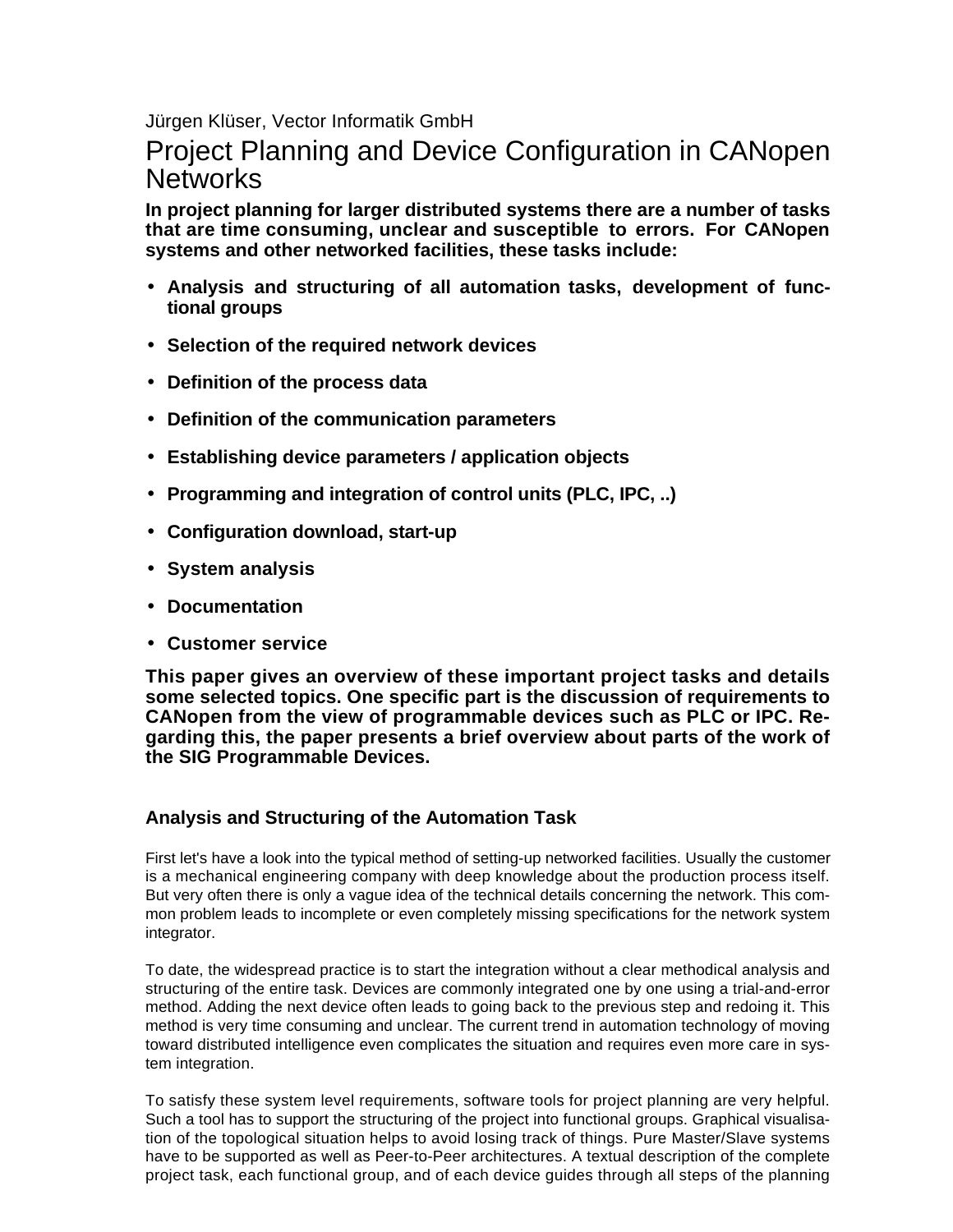#### **Selection of the required Network Devices**

In the next step the devices required in the distributed system are selected based on their system function in the facility. Although this selection is influenced from long-standing co-operation with hardware manufacturers or marketing aspects, the capabilities of the required devices have to be well defined with consideration to their tasks. On the one side this concerns the device application where each type of device such as frequency converters, drives, I/O devices or MMIs has its own special characteristics - and on the other side the network communication capabilities. Assume that a device shall broadcast signals to a set of several other devices. Since this is not part of the mandatory pre-defined communication set, features such as PDO re-mapping and dummy mapping, and a sufficient number of PDOs are required.

This is particularly important for Multi-Master architectures since the communication interrelations are quite complex and thus make high demands to the communication abilities of the devices.

The profile concept of CANopen eases the selection and exchangeability of devices. All devices are grouped in families with the same basic behaviour. For example the input line states of an input device are accessible in an exact, defined way completely independent from the device manufacturer. Sometimes the system integrator has to distinguish between features that are mandatory and features that are optional. For example, the drive profile defines operation modes such as Homing Mode or Interpolated Position Mode and defines clearly the behaviour of these modes - but the profile does not force manufacturers to implement all modes.

CANopen defines an Electronic Data Sheet "EDS". This standardised file format contains a description of general device features, version management and the complete object dictionary structure. Concerning the device selection this enables software tools to show a list of all available devices together with their specific attributes. Project Planning Tools, Configuration Tools, Analysis Tools and other tools can access this information in a well-defined manufacturer independent way. In this manner the CANopen end-users, system integrators and developers are free in the selection of software tools without dependencies to the devices used in the network.

#### **Definition of the Process Data**

For access to device parameters and process data CANopen defines an addressing scheme which uses an Index (and Sub-Index) into the object dictionary of each device. Additionally each object has a name that is pre-defined in the profile. Assume a system having dozens of input modules. They all would have an object with the reader-unfriendly designation "Index 6000H, Sub-Index 01H, Read\_8\_Inputs\_1H-8H". The usage of all these input objects with same index and name only distinguishable by the device's Node-ID - has the danger of confusion and mistaken connections.

One solution to this problem is the use of unique, easy-to-understand names such as "EmergencyStop" or "MoldPressure". Both sides of a process data connection can use the same names for their mapped objects. This concept can run through the complete system including the naming of the appropriate variables in the programming system of the control units, for example an IEC1131 system.

It is a high demand to all software tools - especially project planning tools and configurators - to support this symbolic naming throughout the project. The storage of assignments from CANopen object addresses to symbolic names can be done in the so-called Device Configuration Files "DCF". This standardised file format stores all attributes of a concretely configured device in addition to the information from the EDS. The DCF files can be used for standardised data transfer between any kind of software tools - including the symbolic names.

#### **Definition of the Communication Parameters**

related communication parameters.

Communication parameters can be divided into global communication parameters and connection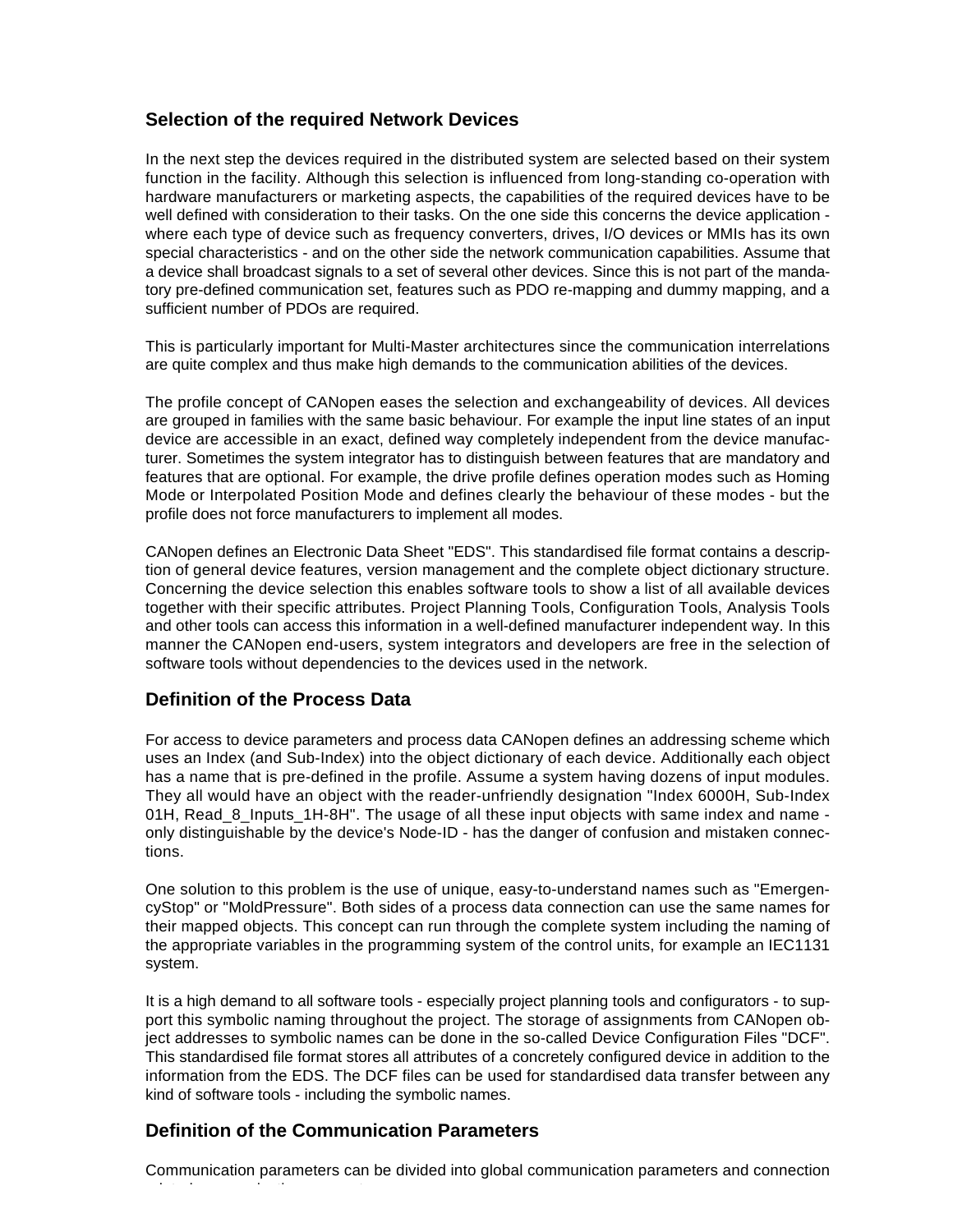Global communication parameters are settings such as baudrate, SYNC object and communication cycle period. It has to be ensured, that all clients of a SYNC have the same settings of communication cycle period and synchronous window length. Setting parameters for many devices is potentially error prone and unnecessarily time consuming, but can be easily done by configuration tools.

The configuration of connection related communication parameters consists of PDO Linking, PDO Mapping and the settings of the appropriate transmission types. CANopen and its device profiles define default values for these attributes. Especially the so-called Predefined Connection Set allows the set-up of pure Master-Slave-Systems without the need of configuring each device's PDOs. All slaves work with their default settings. The application programmer can access all PDOs by the knowledge of the COB-ID distribution rules and the profile dependent process data mappings. This often used method avoids the need (and costs) for extra configuration software, but has the disadvantage of mixing application code and network specific configuration stuff. Furthermore the application programmer has to have deep knowledge about CANopen internals.

The Predefined Connection Set can neither be used for Multi-Master architectures nor for Master-Slave-Systems with direct connections between slaves. A common term for these systems is Decentralised Intelligence. For these systems the PDO Linking and Mapping must be performed. This mechanism is demonstrated in a simple example:

Device B

Transmit Input 2, Input 3 of device A to Output 1 and Output 3 of device B.

Device A

| 1000H                          | Device Type                                 |           | 1000H                        | Device Type        |
|--------------------------------|---------------------------------------------|-----------|------------------------------|--------------------|
|                                |                                             |           |                              |                    |
| 6000H.1                        | Input 1, 8 Bit                              |           | 6400H.1                      | Output 1, 8 Bit    |
| 6000H.2                        | Input 2, 8 Bit                              |           | 6400H.2                      | Output 2, 8 Bit    |
| 6000H.3                        | Input 3, 8 Bit                              |           | 6400H.3                      | Output 3, 8 BN     |
|                                |                                             |           |                              |                    |
| Transmit PDO Mapping Parameter |                                             |           | Receive PDO Mapping Paramete |                    |
| 1A00H.0                        | <b>NrOfEntries</b>                          | 2         | 1600H.0                      | <b>NrOfEntries</b> |
| 1A00H.1                        | 1. Map Object                               | 60000208H | 1600H.1                      | 1. Map Object      |
| 1A00H <sub>2</sub>             | 2. Map Object                               | 60000308H | 1600H <sub>2</sub>           | 2. Map Object      |
|                                |                                             |           |                              |                    |
|                                |                                             |           |                              |                    |
|                                | <b>Transmit PDO Communication Parameter</b> |           | Receive PDO Communication Pa |                    |
| 1800H.0                        | <b>NrOfEntries</b>                          | 2         | 1400H.0                      | <b>NrOfEntries</b> |
| 1800H.1                        | COB-ID                                      | 501       | 1400H.1                      | COB-ID             |

mmunication Parameter

| 1400H.O | NrOfEntries | ◠   |
|---------|-------------|-----|
| ⊺400H   | COB-ID      | 501 |
|         | Trans.Type  | 255 |
|         |             |     |

 $N$ rOfEntries  $\sqrt{2}$  2<br>1.Map Object  $\sqrt{2}$  64000108H

2.Map Object 2 64000308H

Resulting PDO

....

|     | <br>- |    |
|-----|-------|----|
| 501 |       | Ir |

1800H,2 Trans.Type 255

Resulting PDO

| مرر<br>11                 | .<br>11 L                  | יי             |  |
|---------------------------|----------------------------|----------------|--|
| Inp<br>Inp<br>ے πטי<br>лп | $\overline{r}$<br>~<br>vv. | . itni it<br>u |  |

This example shows, that the system integrator requires deep knowledge about the details of the CANopen communication object tables. The complexity will grow significantly with increasing number of devices and the usage of the broadcast mechanism. Additionally the system integrator will be confronted with the problem of devices without re-mapping ability.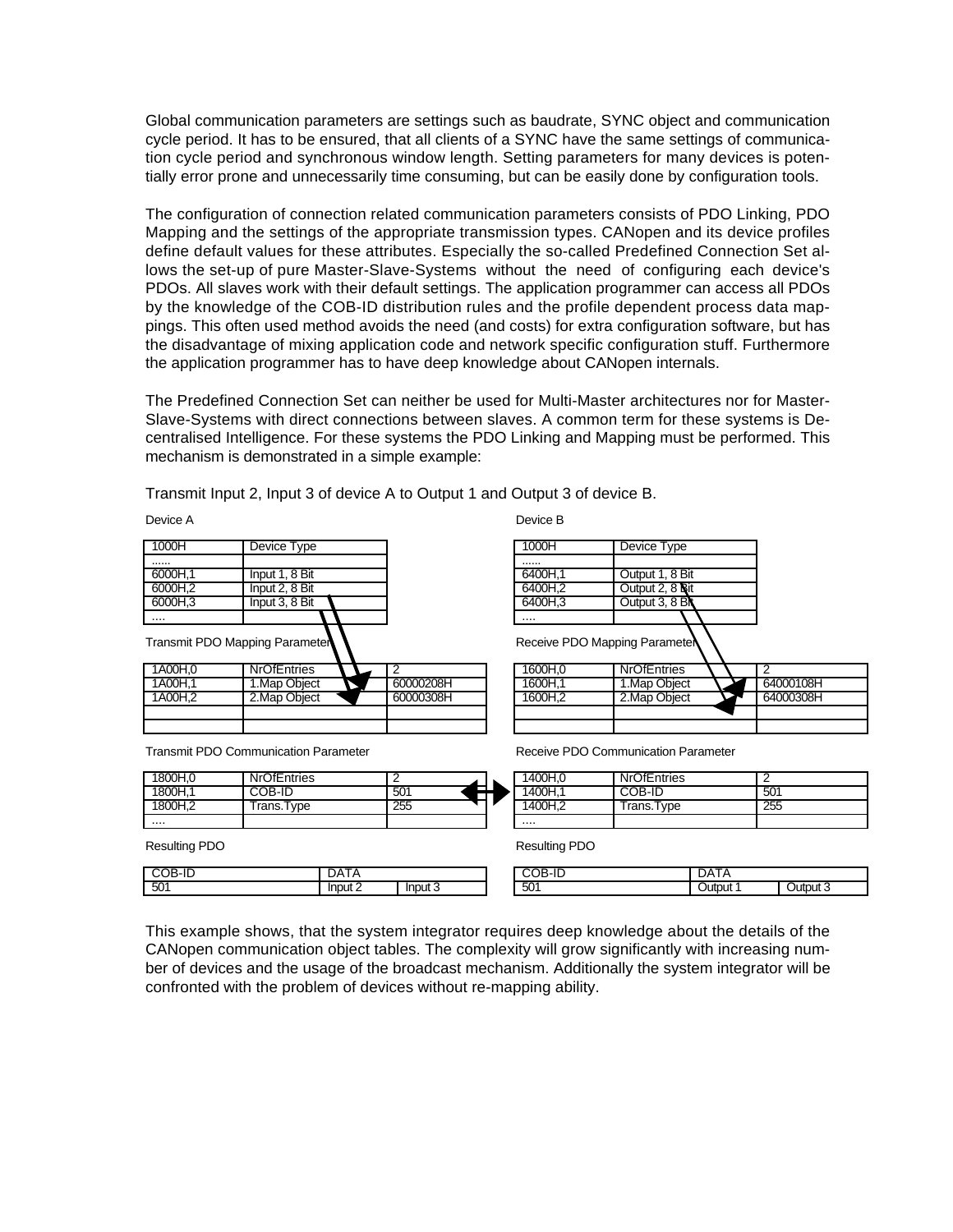A sophisticated project planning tool is able to take over the task of generating the appropriate PDO Linking and PDO Mapping tables. The user only needs to define the communication channels by simple drag-and-drop with the mouse. A display of such a connection is shown in the following picture:

| I finaphic connection        |               |                                |                    |
|------------------------------|---------------|--------------------------------|--------------------|
| $10 - 3$<br>paint pressure   |               | $10 - 14$<br>diging control    |                    |
| 589 Ozna Status betek        |               | <Ĵ⊣ 1501 : Engi Pisgidor       |                    |
| 5iř 1:Statusbyte 1           |               | <[十 6800-1:Veius 1.kgs#Module] |                    |
| 5W-2Statuobyte 2             |               | ∫ 5000-2∨ako 2.kpu04odulo      |                    |
| 58%3/Shahardaylar 3          |               | CD  6200-1:Output]             |                    |
| 88804 Makes 1. Input Nodisla |               | \$D  8200-20upu2               |                    |
| 60002Pressure                |               |                                |                    |
| EDD2-1 Mark 1 Mortula        | ¢             |                                |                    |
| 82001 Cutput1                | ±             |                                |                    |
| 62002.0utput2                | ¢             |                                |                    |
|                              |               |                                |                    |
|                              |               |                                | $N_{\text{CFT}}$ . |
|                              |               |                                |                    |
| ПK<br>Cancel                 | <b>Uphons</b> |                                | Help               |

Additional attributes such as the Transmission Type can be handled as local parameters (options) of the connection. This avoids the setting by mistake of different transmission types in both end points of the connection.

#### **Establishing Device Parameters / Application Objects**

Many devices provide configurability of a number of application parameters, such as threshold values for analogue I/Os or ramp parameters for drives. With the Service Data Object (SDO) CANopen defines a mechanism to access all those parameters via the object dictionary. The term "Device Configuration" normally means this part of the network configuration process. There exists a series of Configurations Tools of different manufacturers for this task.

#### **Programming and Integration of Control Units (PLC, IPC, ..)**

In a network programmable nodes can be characterised as a process with input variables and output variables. The set of variables will be arguments of the program and hence will be only known in a final state when the program has been written. The arguments must be handled as variables located in the object dictionary.

The marking of such parameters depends on the programming system (e.g. IEC1131) and can not be standardised by CiA. But it can be assumed that there is a set of network variables with the logic attribute EXTERN.

Compiling/Linking (or interpreting) a program including EXTERN variables requires relocation information. Within CANopen devices this information is the Index (and Sub-Index) of the variable. Most of the programming systems know the mechanism of a resource definition. This can be used to assign the CANopen attributes (Index, Sub-Index, R/W, Assignment of CANopen data type to local data type etc.) to the corresponding symbolic names (variable name in the program). The resource definition may be created with a simple text editor or with much more comfort by a configuration tool. On systems with a disk-based file system a direct exchange via the DCF format is even possible.

Defining EXTERN variables requires a rule for distributing the indices. The SIG Programmable De-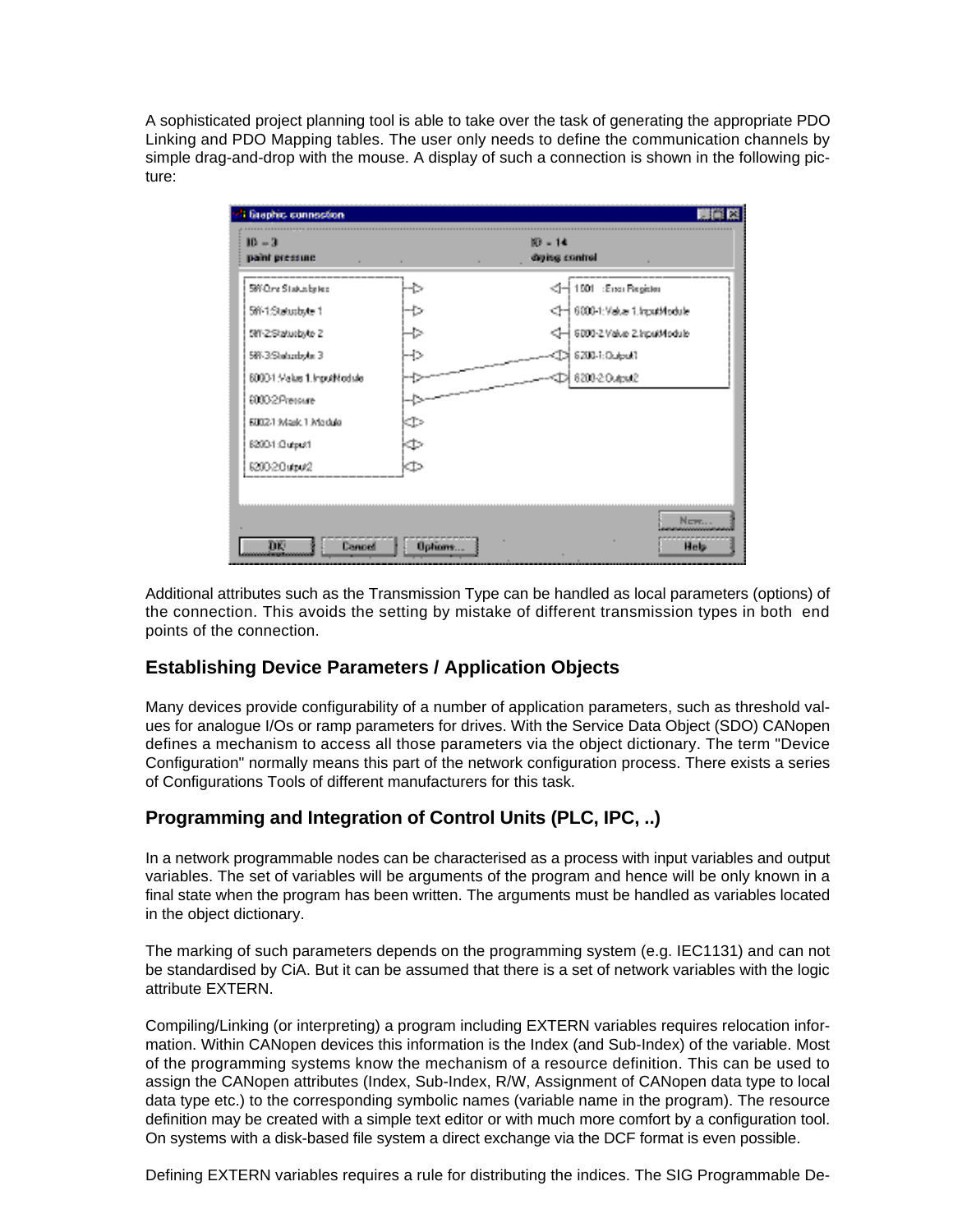process picture of the device. This allows PLC/IPC manufacturers an easy-to-implement linear address calculation.

Besides the information of the EDS, the DCF stores the dynamic allocated objects. With this information it is possible for a configuration tool to retrieve the objects of a programmed device. In the other direction it is possible to define variables with a project planning tool and afterwards use that information by the linker/relocator/resource definition editor of the programming system. This makes it possible to implement programming systems with nearly no knowledge of CANopen.

The mechanism has been already proven in practice. Programming Systems and PLCs that follow the mechanism are available on the market. Vector Informatik GmbH has implemented it in its project planning tool ProCANopen.

#### **Configuration Download and Start-up**

The task of downloading the project data into the physical network can be sub-divided. One task is the testing start-up and interactive configuration with single devices, groups of devices or the complete network. This normally is done with a configuration tool. The other task is the configuration of devices that cannot store their parameters in non-volatile memory. This operation must be performed on every network boot-up.

The on-line configuration and boot-up of single devices with configuration tools is strait forward with the use of the Service Data Object (SDO) and some network management (NMT) services. This feature can be expected from every configuration tool. Since SDOs are point-to-point connections and devices seldom support more than one SDO, only one client can access a device at a time. This implies, that the designated network master must be turned off while configuring a device. In doing so, it is not possible to start-up a complete network including the master with a configuration tool. To solve this problem, the SIG Programmable Devices clarified the term master and defined a mechanism for dynamic establishment of SDOs. The new term CANopen Manager is introduced. It consists of NMT Master, SDO Manager, optional Configuration Manager and optional DBT Master. The SDO Manager provides synchronisation of SDO accesses by dynamic establishment. It is able to assign and withdraw the ownership of SDOs to several requesting devices such as Configuration Manager, configuration tools, analysis tools, MMIs and others. The paper "Industrial Control Systems with Distributed Intelligence based on CANopen" from Prof. G.Gruhler, B.Dreier and J.Wanner gives more details for this topic.

On boot-up of a CANopen network several devices may have the need for configuration since they cannot store their configuration parameters in non-volatile memory. In those pure Master-Slave-Systems, that are not configured with configuration tools, it is possible and adequate to perform the boot-up configuration by the application. In that case, protocol dependent information is mixed into application related code. For the purpose of a clear distinction between application and configuration and especially for decentralised applications it is highly desired to have the possibility of external configuration. This requires an automated management of downloading the configuration at boot-up. The SIG Programmable Devices defined the so-called Configuration Manager which is part of the CANopen Manager.

The Configuration Manager includes a set of objects that describe the configuration parameters to be downloaded to the devices at boot-up. These objects will be configured with the same configuration tools that are used for device configuration. For the possibility of easy-to-implement Configuration Manager with only little requirements to system resources the SIG Programmable Devices defined a basic set of objects that store only the absolutely necessary information in a so-called concise format. For more sophisticated Configuration Managers several features up to the storage of the overall project data are possible. This enables the user or customer service to read-out the complete information from the network.